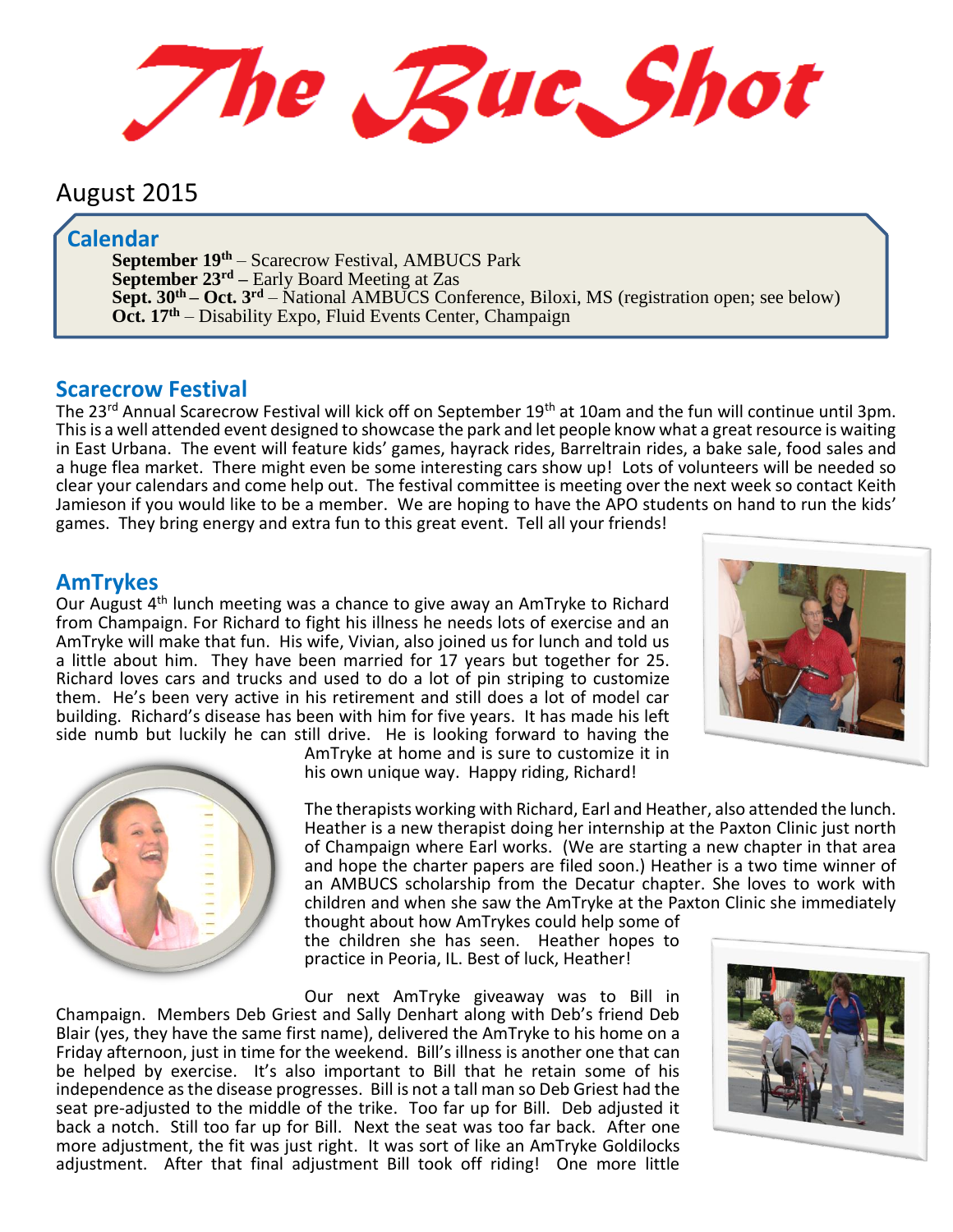problem presented itself when Bill tried to downshift into the first set of gears. The "derailer" just wouldn't move the chain down that far. Deb tried some adjustments, watched the YouTube video on how to fix a derailer which told her to do exactly what she had already done, then tested it herself several times. No luck. Because we AMBUCS stand behind our "products" Deb will see that this last little thing is fixed even if it has to be taken to a bike shop. Way to hang in there, Deb!

### **Ramps**

Our club built two ramps in August, one in Gibson City and one in Champaign.

The first one on August 15 in Gibson City was a special ramp outside of our normal Champaign County area. We are trying to start a new chapter in that area and having something tangible there will help with potential members. And it was a doozy, two flats and two runs! Fourteen AMBUCS and friends met at 7am that Sunday morning for breakfast at the Country Kitchen in Gibson City. The build started a little before 8am and took almost five hours, the last two of which were rather warm. Always prepared, the workers had access to cold water and even some tea and Gatorade. Part of the build was in the shade so

that helped and the tree gave workers a place to rest when not needed. We had some challenges with this ramp as we kept finding





sidewalk and footings while digging the postholes but our leaders are used to rolling with the …concrete and the ramp turned out beautiful! Thanks to all who helped!

Our next ramp, built on August 23<sup>rd</sup> was much smaller, 26 linear feet, and only had one flat and one run. There were 10 members and friends who worked that day and we finished earlier than usual at about 11am. This ramp had its challenges, too; this time it was gravel and rocks that gummed up the posthole digger. There were so many rocks that the home owner can use them for landscaping. The weather was better for this build and finishing early gave the volunteers time to enjoy the rest of their Sunday. Returning helper, Bill Blair, was a real asset and we hope to see him at all our events. Another big thank

you to all who came to help!

The next ramp build will probably be the weekend of September 12-13 in Mahomet. Details will follow.

## **Lunch Speakers: Steve Bentz and GCC Member John Opolka**

August  $11<sup>th</sup>$  brought the club two lunch speakers, Steve Bentz, Director of the Historic Virginia Theater, and member John Opolka, veteran, who spoke to us about his Freedom Flight.

Steve had actually heard of GCC AMBUCS before he was asked to speak to us. He started his talk by asking us for suggestions as to what kind of events we would like to see hosted at the theater. The Virginia Theater, built in 1921, is now owned and maintained by the Champaign Park District and can be used for all kinds of events, from concerts, to movies, to weddings. It is also available to groups such as the Girl Scouts and Boy Scouts. Since it was built the theater has gone through lots of renovations to keep it safe and make it accessible to handicapped people. The most recent renovation was about \$10 million dollars and was primarily building fixes, like the ceiling, and improvements, like an area at the back of the seats for wheelchairs. They also restored the Wurlitzer Pipe Organ which is played for most events. The organ is known as a half-pipe organ since the pipes are only on one side of the theater. There wasn't enough room for a second set of pipes. This beautiful organ rises from the orchestra pit on a renovated lift while being played. It is often used for sing-alongs of old songs before showings of old movies. One of the events hosted at the theater is a production performed entirely by children. One of the

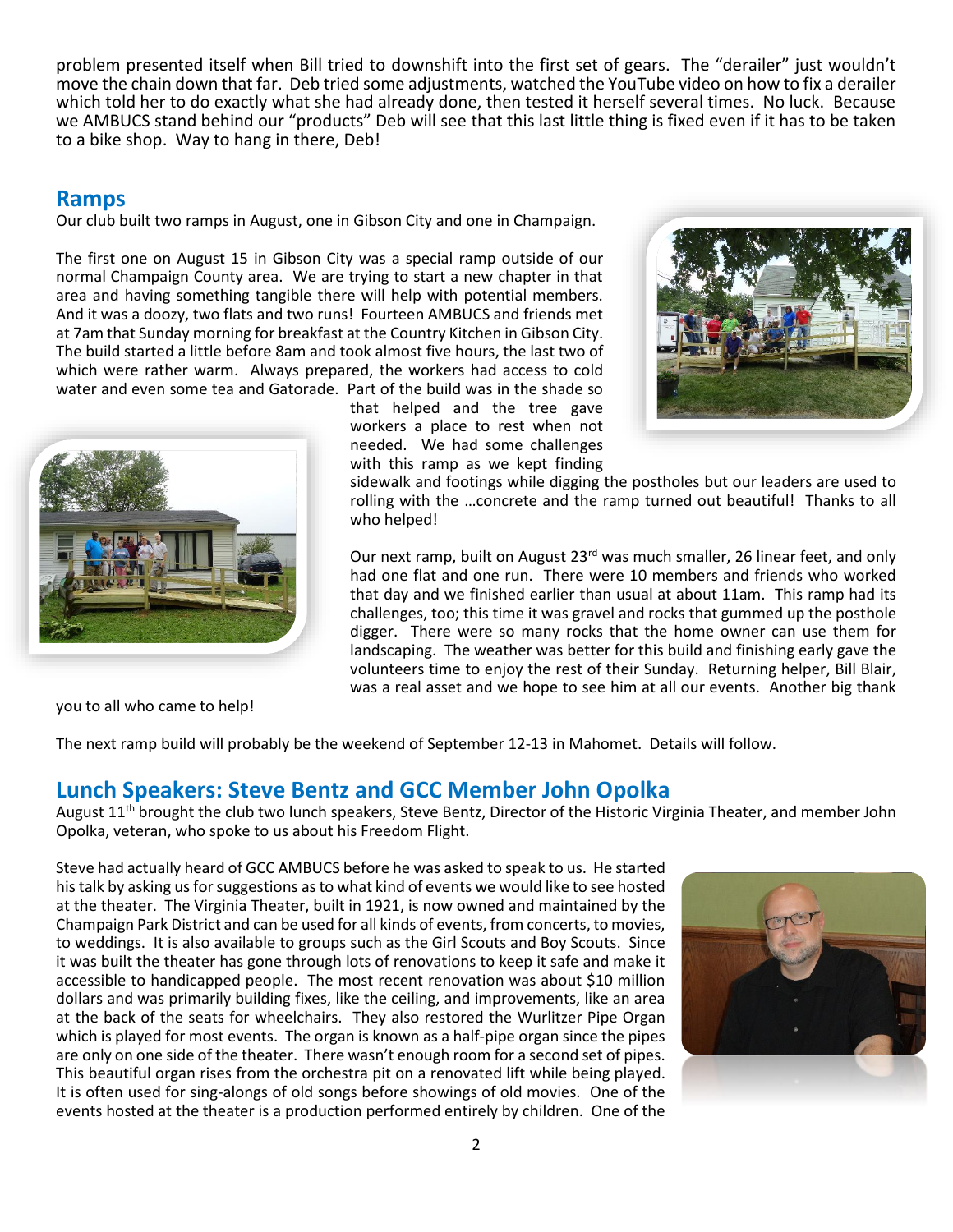performers had a rare disorder where she "hears" sights and "sees" sounds. This had made her shy and uncertain. Once she started working on the performance she began to come out of her shell. It helped her learn to work with her disorder and helped her make more friends. We thank Steve for speaking with us and look forward to a great theater season.



When he was young, Big Hat member John Opolka joined the Illinois National Guard and was sent to Korea. He performed admirably and was lucky enough to return home only to find he, and his fellow veterans all but forgotten by the American public. Korea was "the forgotten war" and many politicians at the time maintained that it was not a war but only a "police action" even though thousands died. Due to the efforts of veterans that war is no longer forgotten and has its own memorial in Washington, DC. Veterans have organized a nation-wide Honor Flight network dedicated to providing all veterans who apply a free trip to Washington to visit memorials honoring their service and sacrifice. Land of Lincoln Honor Flight, Inc., the one John took, pays all the expenses for John and a care giver to fly to Washington, including hotels and visits to the monuments. John's grandson went along with him on the flight and had to attend training sessions so that he would know what to expect on the trip. John's flight left Springfield, IL, at 4:45am with 176 veterans on the flight. John was overwhelmed by the support of the people on the trip, the

organizers, and people he saw at the monuments. On one visit, a small child ran up and hugged John and thanked him for his service. We also thank John and all veterans for their service! Forgotten no more!

## **Christmas Not Too Far Away**

Our club will be decorating AMBUCS Park again this year starting in October. Park decorating leader, Mary Lou Younger, would like some help in cleaning and organizing the decorations in the storage shed at the park. Anyone who can help will be greatly appreciated! Please come to the shed at 10am on September 5<sup>th</sup>. If we have lots of people we should be done quickly. We also store the Barreltrain in this shed and we need to be able to get it out for the Scarecrow Festival on September 19<sup>th</sup>.



### **National Convention**

Registration for the National Conference in Biloxi is now open! Point your browser at:

[http://www.ambucs.org/2015-national-conference-biloxi-ms/](https://webmail.illinois.edu/owa/redir.aspx?SURL=wQ4rXlGDxas6WnsTkTTglGdjo5S1pqHGvZeWVCB-I962cAdLE4PSCGgAdAB0AHAAcwA6AC8ALwB1AHIAbABkAGUAZgBlAG4AcwBlAC4AcAByAG8AbwBmAHAAbwBpAG4AdAAuAGMAbwBtAC8AdgAyAC8AdQByAGwAPwB1AD0AaAB0AHQAcAAtADMAQQBfAF8AdwB3AHcALgBhAG0AYgB1AGMAcwAuAG8AcgBnAF8AMgAwADEANQAtADIARABuAGEAdABpAG8AbgBhAGwALQAyAEQAYwBvAG4AZgBlAHIAZQBuAGMAZQAtADIARABiAGkAbABvAHgAaQAtADIARABtAHMAXwAmAGQAPQBBAHcATQBGAEEAZwAmAGMAPQA4AGgAVQBXAEYAWgBjAHkAMgBaAC0AWgBhADUAcgBCAFAAbABrAHQATwBRACYAcgA9AEgATQAzAE4ARgB6AE0AMABjAGgAOAA4AFMAUQBEAEMASgBiAG0AagBRAEkAaQBaAHIAbABuAGQAUwBoAHoASwBpADYARAByAEMARwBnAE8AeABQAEUAJgBtAD0AYgBPAFEAWgBDAGIAWABWAHgASQBJAGsAbQBLAFcANwBkAFIAZgBpAFkAUwBmAGMAbgA5AHIAagB6AFMAagByAHoAYwBfAE4AUQBVAGoAaAB4AEYAawAmAHMAPQB4AGIATwA1ADIARQBkAG0AWABmAGUANgBHAEgAUQBEAFUAOABPAHIANQBjADQAUQBLADYATABoADIAZQBuAGQATQBoAHoAaQAxAGIASwBmADIAYgBFACYAZQA9AA..&URL=https%3a%2f%2furldefense.proofpoint.com%2fv2%2furl%3fu%3dhttp-3A__www.ambucs.org_2015-2Dnational-2Dconference-2Dbiloxi-2Dms_%26d%3dAwMFAg%26c%3d8hUWFZcy2Z-Za5rBPlktOQ%26r%3dHM3NFzM0ch88SQDCJbmjQIiZrlndShzKi6DrCGgOxPE%26m%3dbOQZCbXVxIIkmKW7dRfiYSfcn9rjzSjrzc_NQUjhxFk%26s%3dxbO52EdmXfe6GHQDU8Or5c4QK6Lh2endMhzi1bKf2bE%26e%3d)

and start the registration process. The Early Bird conference registration is now closed so the cost to attend is \$275. On-site registration is \$325. Please be sure to send a copy of your registration confirmation to Treasurer Elaine Windingland.

Be aware as usual, that you must make a hotel reservation separate from the conference registration. The block of hotel rooms will be released on September  $11<sup>th</sup>$  so be sure to make your reservation before then. Rooms Monday through Thursday will be \$90/night;

Friday and Saturday the cost will be \$159/night. There is also a \$9/night resort fee.

GCC AMBUCS member Larry Windingland is organizing the golf outing during the conference. Players are still needed so anyone wanting to play should contact Larry, [lwrcflyer@sbcglobal.net](mailto:lwrcflyer@sbcglobal.net). Players must pay in advance and make the checks out to GCC AMBUCS.

### **Lucky Buck**

On June 23<sup>rd</sup> the membership started passing around a "Lucky Buck". The member with the Buck must either bring a guest to the lunch meeting or spend a couple of minutes talking about themselves in front of the group. The member with the Buck must secretly pass the Buck on to another member before the end of that meeting.

On August 4<sup>th</sup>, Don Dunlap told us a little about himself. Don was born and raised here in Champaign but moved to Florida as an adult. There he opened a beach dive shop and worked there for three years. He married his wife Darcy who is also an AMBUC, and raised two children, Baily and Chance, while running his own business,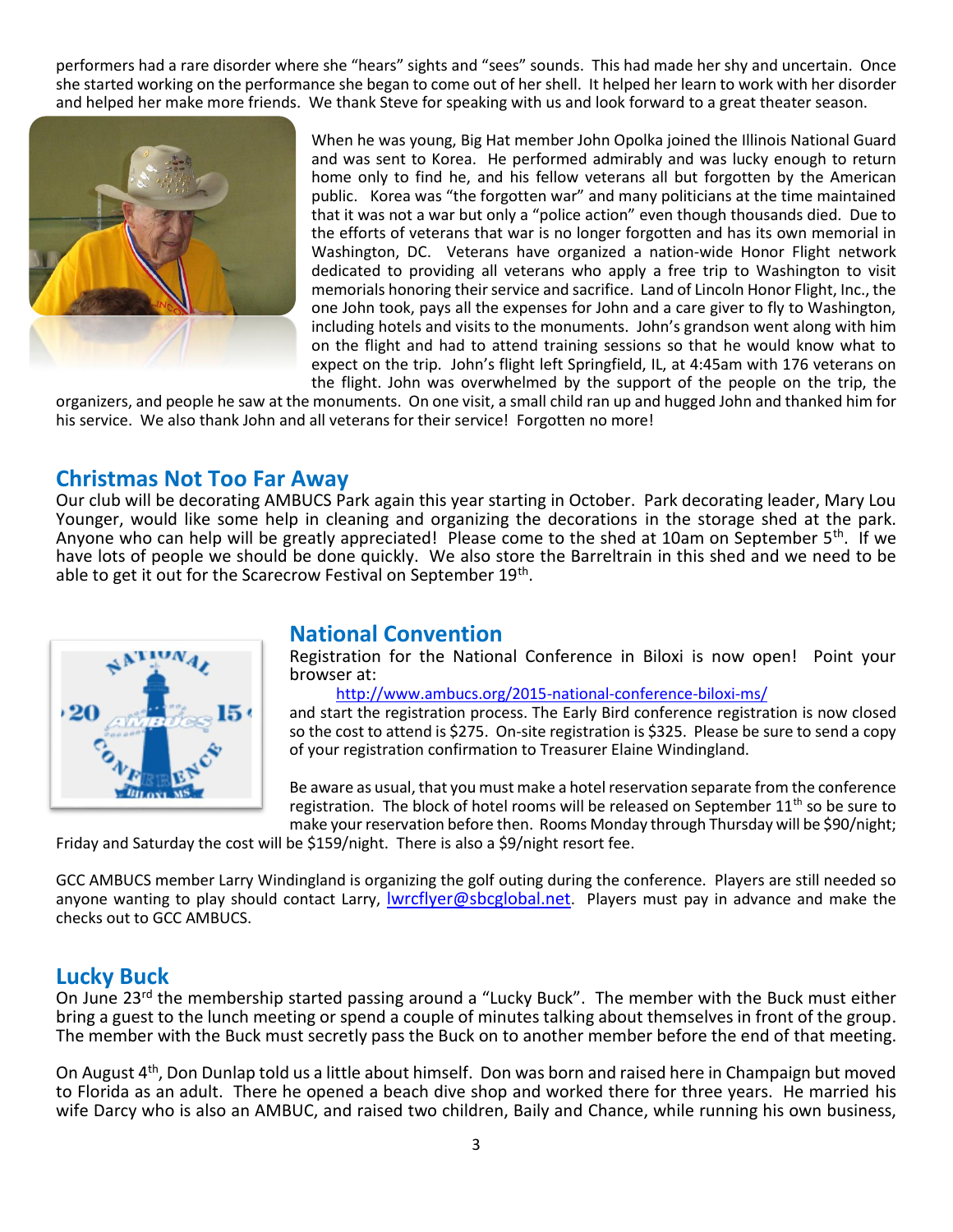Don's 24Hr Towing. Don joined AMBUCS in 2001 and has been Chapter President and District Governor. He enjoys playing golf, boating, and skiing. Thanks for all you do, Don!

One of our newer members, Cris Vowels, had the Lucky Buck next. Cris started her association with the club about 8 years ago when Elaine Windingland began asking her to play in our golf fundraiser and attend our benefit dinner in the winter. Cris is the principal at Prairie School and in 2014 asked our club to build a ramp for

access from a sidewalk to the playground equipment for her wheelchair bound students. Cris helped with the build and decided to join the club. Prairie School has over 800 students and at the time of this writing four of them are in wheelchairs. They love being able to get to the equipment on the ramp and the other students love to run up and down on it as well. Chris started teaching in 1986 and did that for 17 years as a Special Ed teacher. All totaled she has been in the school system for almost 30 years and still loves her job! Young school children don't have the filters that adults have and will say almost anything. Chris remembers one student looking her in the face and saying, "You don't look so old from the back!" She lives in St. Joseph, has a wonderful husband, and three adult children. Cris enjoys being an AMBUC and would like to see us get our name out more into the small towns surrounding Champaign. Glad to have you, Cris!





## **District 4A Meeting**

On August 26<sup>th</sup> our newly elected District Governor, Steve Gibbs, called a meeting of the members at a Mexican restaurant in Champaign. Fourteen district members attended the meeting, most from Champaign but a good percentage from the Danville chapter.

The first action was to introduce officers for the District. Elaine<br>Windingland from GCC, will be the new District Windingland Secretary/Treasurer. Bud Mesker resigned due to health issues. Donna Carlton is the District AmBility Chairman. The group also voted in a new District Big Hat President, Lisa Bridges Martin who was elected in abstention. The budget from April was presented and approved by the members.

Next came the Chapter Reports. Among other projects, the Danville Chapter reported that their handicap sign project, where signs showing handicap people are attached to regular handicap signs on parking spaces, is going well. The caption on the signs under a picture of a handicapped person says, "Remember Me and Keep It Free!" This project has gained the club a lot of publicity in their community. The GCC AMBUCS Chapter reported on the ramps built and AmTrykes given away, our Charity Golf Outing, and our Bike Day in AMBUCS Park. The Greater Indy Chapter reported in by phone and Donna Carlton-Vish reported that the RAC Trikes (pronounced Race Trikes) Chapter is working well.

Donna Carlton-Vish also reported on the continuing popularity of our District AmTryke Trailer. This trailer has many miles on its tires as it is not only used by our District but also borrowed by National to do AmTryke Road Shows across the country. The trailer has been kept up-to-date with the latest AmTrykes and accessories some provided by us and some by National. This is actually our second District trailer since we were one of the first Districts to have one back in 2003. The trailer will be on the road again in September and October.

Deb Griest reported on the new club we are trying to build in Ford and Iroquois County. GCC AMBUCS gave an AmTryke to a mother in the Paxton, IL area and she lamented that they didn't have a chapter in her area. Deb immediately told her that starting a new chapter in her area was easy and told her how. We hope the charter papers will be filed before the end of August. Diane Carlton reported that after giving an AmTryke to a woman in the Quincy, IL area a new club in the area is possible, too.

Governor Steve Gibbs closed the meeting by reminding everyone that the Big Hat Fundraiser being led by John Davis still needs support. Any member can buy a brick for \$100 and be entered in some contests. The more bricks bought the more entries. Contact John today!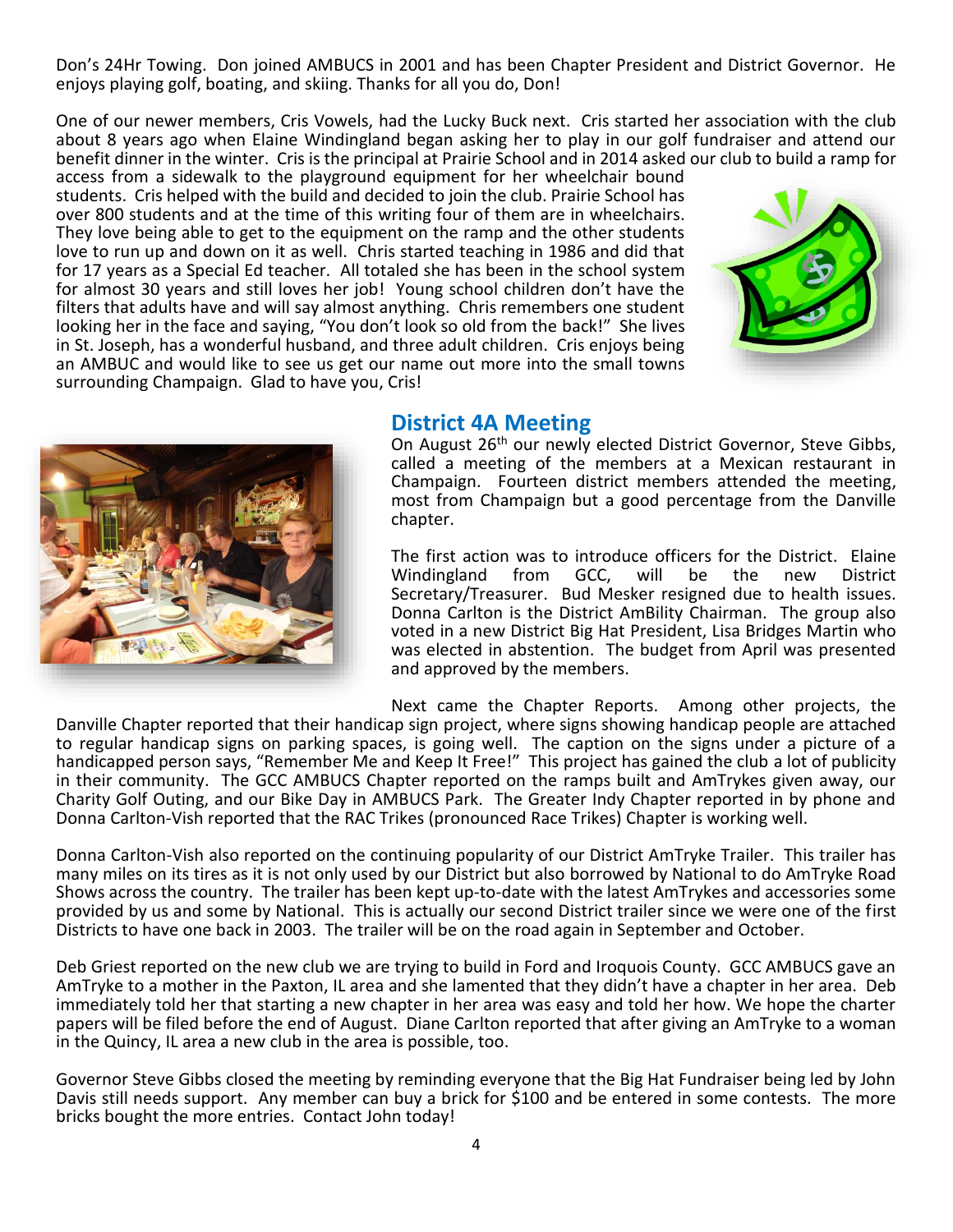## **Board Action**

Our possible grant request to the Illinois Marathon is still in the works. Steve Gibbs talked with one of the owners of the marathon, Jedd Switcher, who is still willing to come talk with our group at a lunch meeting. We hope to schedule him soon.

The Orange Krush grant has been submitted and we hope to hear soon if we will receive any money.

Deb Griest reported that National has approved our request to have the Spring Conference on April 29-30, 2016. Location will be determined later.

Due to health issues, Bud Mesker has resigned as AmBility Coordinator. President Andrea Betzler appointed Scott Price as the new AmBility Coordinator. Scott has some established working relationships with therapists so he will be the contact person to start the process. Larry Windingland will work with Scott and be the one to place the actual order with National. This will help in the financial record keeping as he "knows" our Treasurer, Elaine Windingland. Larry will also be a backup contact person for therapists if Scott is unavailable.



The Board approved the expenditure of up to \$200 for a new circular saw, or worm gear, for use in building ramps. Ray Griest will watch for sales and purchase the saw if there is a good sale or if the current one stops working completely.

If there is a Big Hat Auction at the upcoming National Convention, the green prototype of the first AmTryke our club purchased two years ago, will return to the auction to allow other clubs the honor of hosting it for a year.

Please note: the next board meeting would normally fall during the national convention so the board voted to move it to **Sept. 23rd**, one week early.

## **Nuggets of Knowledge**

For new club members and as a reminder to members who have been with us a while, here are some definitions of terms unique to AMBUCS. A full list of the terms can be found on the national Web site under Member Resources  $\rightarrow$  Admin Documents.

**AMBUCS** – A commonly used nick name for National AMBUCS, Inc. It is a national nonprofit service organization composed of a diverse group of men and women dedicated to creating independence and opportunities for people with disabilities by performing community service, by providing AmTryke therapeutic tricycles for people with disabilities, and by providing AMBUCS Scholars-Scholarships for Therapists.

**AmTryke Therapeutic Tricycle Evaluation Sites** – Part of the National AmBility Program, a project to place AmTryke therapeutic tricycles in rehabilitation units, children's hospitals and pediatric clinics, and geriatric centers across the U.S. These sites allow therapists access to AmTrykes of various sizes to evaluate whether a particular rider would benefit from using the trike.

### **Member News**

GCC AMBUCS friend, **David Jamieson**, had a small accident on his motorcycle and dislocated his shoulder. David helps out at most of our club ramp builds and is great at running the posthole digger. We wish David a speedy recovery!

And speaking of ramp builds, on a recent one **Larry Windingland** smacked another volunteer in the chest with a piece of lumber. Larry was then heard to say, "I'm sorry for being such a boob!"